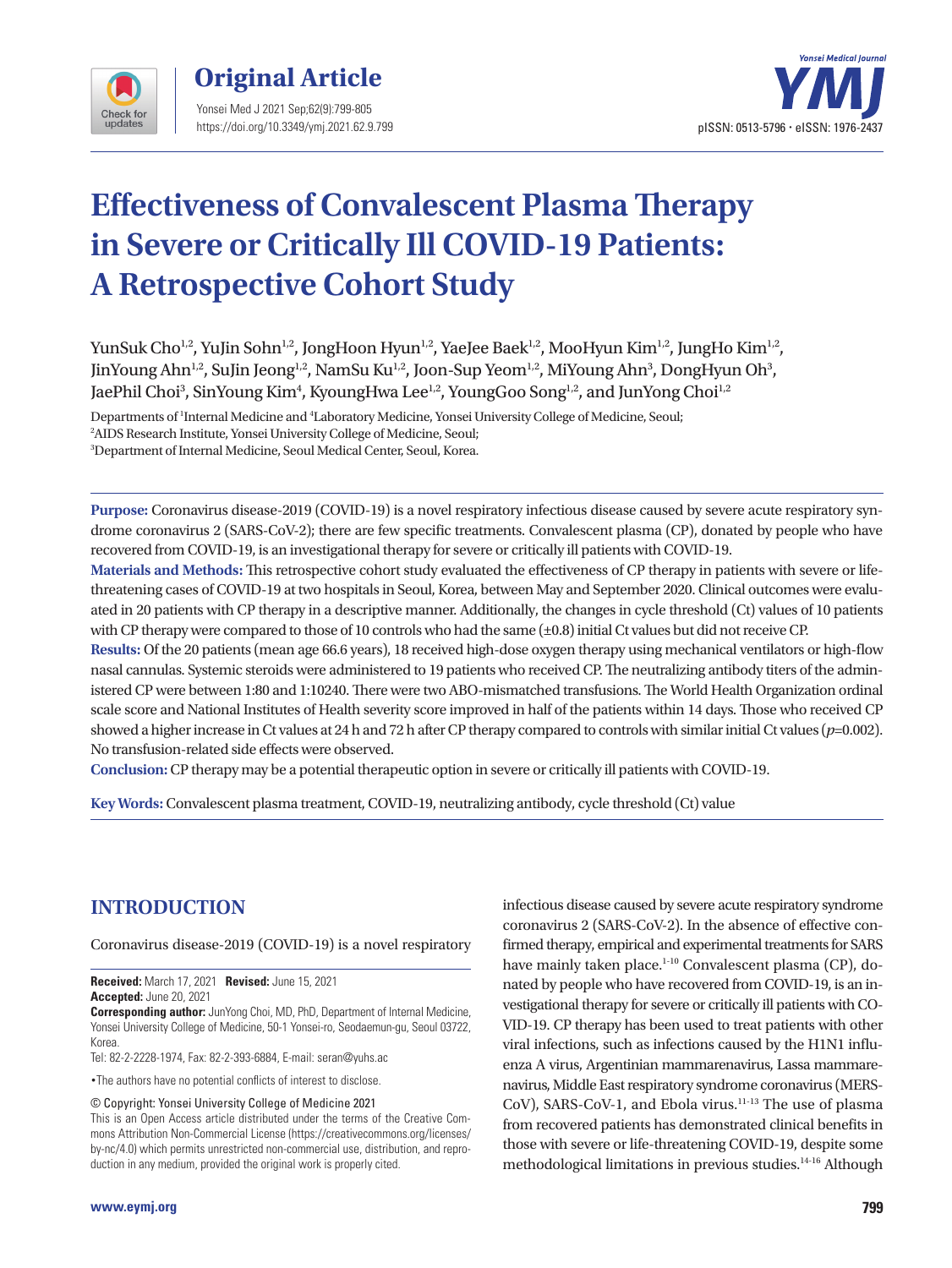the use of CP has shown favorable results in many cases, evidence supporting its use in the treatment of COVID-19 remains insufficient.17-20 Therefore, in this study, we aimed to evaluate the effectiveness and safety of CP therapy in severe or critically ill patients and the changes in viral load clearance based on cycle threshold (Ct) values over time between patients who received and did not receive CP.

# **MATERIALS AND METHODS**

### **Study design and subjects**

A retrospective study was conducted to evaluate the clinical outcomes of CP therapy in patients with severe or life-threatening COVID-19 at two hospitals in Seoul, Korea, between May and September 2020. Clinical outcomes were evaluated in 20 patients who received CP therapy in a descriptive manner. Simultaneously, the changes in Ct values of 10 patients who received CP transfusions were compared to those of 10 control patients who did not receive CP therapy. Patients with laboratory-confirmed cases of COVID-19, which were diagnosed using quantitative reverse transcriptase polymerase chain reaction (qRT-PCR), were eligible to receive CP treatment if they fulfilled the following criteria: 1) signed informed consent, 2) showed findings of pneumonia on imaging studies, and 3) had clinical features meeting the definitions of severe or life-threatening COVID-19. Severe COVID-19 was defined as respiratory distress with a respiratory rate of ≥30 breaths/min in the resting state, desaturation of ≤93% on room air, or arterial partial pressure of oxygen  $(PaO_2)/$ fraction of inspired oxygen  $(FiO_2) \leq 300$ mm Hg. Life-threatening COVID-19 was defined as respiratory failure requiring mechanical ventilation, septic shock, or multiple organ failure (organs other than the lungs) requiring intensive care unit monitoring.

Patients who were infected with SARS-CoV-2 but did not receive CP were enrolled in the control group for the comparison of viral load clearance. Within the ±0.8 range, these patients were conditioned to have the same initial Ct values as those in the CP group. Patients with CP were matched 1:1 with those who did not undergo CP with the same (±0.8) Ct value. The initial Ct values in both groups ranged between 19 and 34. The severity of the disease was not considered when matching the two groups.

### **Convalescent plasma therapy**

All donors had been previously diagnosed with laboratoryconfirmed COVID-19, and treated at the Seoul Medical Center. An information leaflet about CP donation was distributed to COVID-19 patients who were scheduled to be discharged. Those who announced intension to donate CP allowed the medical staffs to call them after discharge. After reconfirming their volition of donation on the line, plasmapheresis for each donor was scheduled. They had subsequently tested negative

for SARS-CoV-2 and other viruses, such as hepatitis B virus, hepatitis C virus, and human immunodeficiency virus, and for syphilis at the time of plasma donation. After providing their written informed consent on the day of the plasmapheresis, the donors gave their CP. Afterwards, 500 mL of CP was collected from each donor by apheresis and stored in a frozen state. It was administered to the recipients after thawing. The ABO blood types of the patients were determined for potential compatibility with the CP donor. Except for two cases, each patient received two consecutive transfusions of 250 mL of ABO-compatible CP.

The levels of neutralizing antibodies against SARS-CoV-2 in donor plasma were measured by the plaque reduction neutralization test. Ten-fold serial dilutions of the virus stock were prepared in a virus dilution medium. A confluent monolayer of Vero cells was infected with serial dilutions of SARS-CoV-2 samples with an unknown starting concentration. After adsorption, an immobilizing overlay was used to cover the infected monolayer to prevent virus spread and restrict virus growth to the foci of cells at the sites of initial infection. During incubation, the zones of cell death developed as viral infection and replication were restricted to the surrounding monolayer, leading to plaque formation. After incubation, the cells were stained to enhance contrast between plaques and the uninfected monolayer. Plaques were then enumerated and used to calculate the titer of the infectious virus in the specimen.

### **Data collection**

Data on the following parameters were collected: demographics; days to admission from symptom onset; therapeutic modalities including high-dose oxygen therapy, antiviral therapies, and steroids; clinical parameters including National Institutes of Health (NIH) severity scores, World Health Organization (WHO) ordinal scale scores, and  $PaO<sub>2</sub>/FiO<sub>2</sub>$  ratios; laboratory parameters including white blood cell counts, lymphocyte counts, C-reactive protein (CRP) levels, and Ct values for SARS-CoV-2; and findings of chest imaging studies. Remdesivir was administered for 5 days. Steroids treatment for more than 1 day was counted to therapeutic modalities. Nasopharyngeal swabs (NP) and sputum samples were serially collected from 20 patients receiving CP transfusions 1 day before the CP therapy and on the 1st and 3rd day after CP therapy. The same types of specimens were also serially collected from COVID-19 patients who did not receive CP therapy on the admission day, as well as on the 1st and 3rd day after admission. qRT-PCR for SARS-CoV-2 was performed using NP and sputum specimens. Real-time RT-PCR assay targeting the three genes (RdRp, N, and E genes) of SARS-Cov-2 was performed with a Seegene Kit (Allplex 2019 nCoV Assay kit, Seegene, Seoul, Korea).

Clinical outcomes and changes in viral loads within a 28-day period were evaluated. The improvement of disease severity scale scores, change in the  $PaO<sub>2</sub>/FiO<sub>2</sub>$  ratio, and any adverse events, including transfusion-related adverse events, were also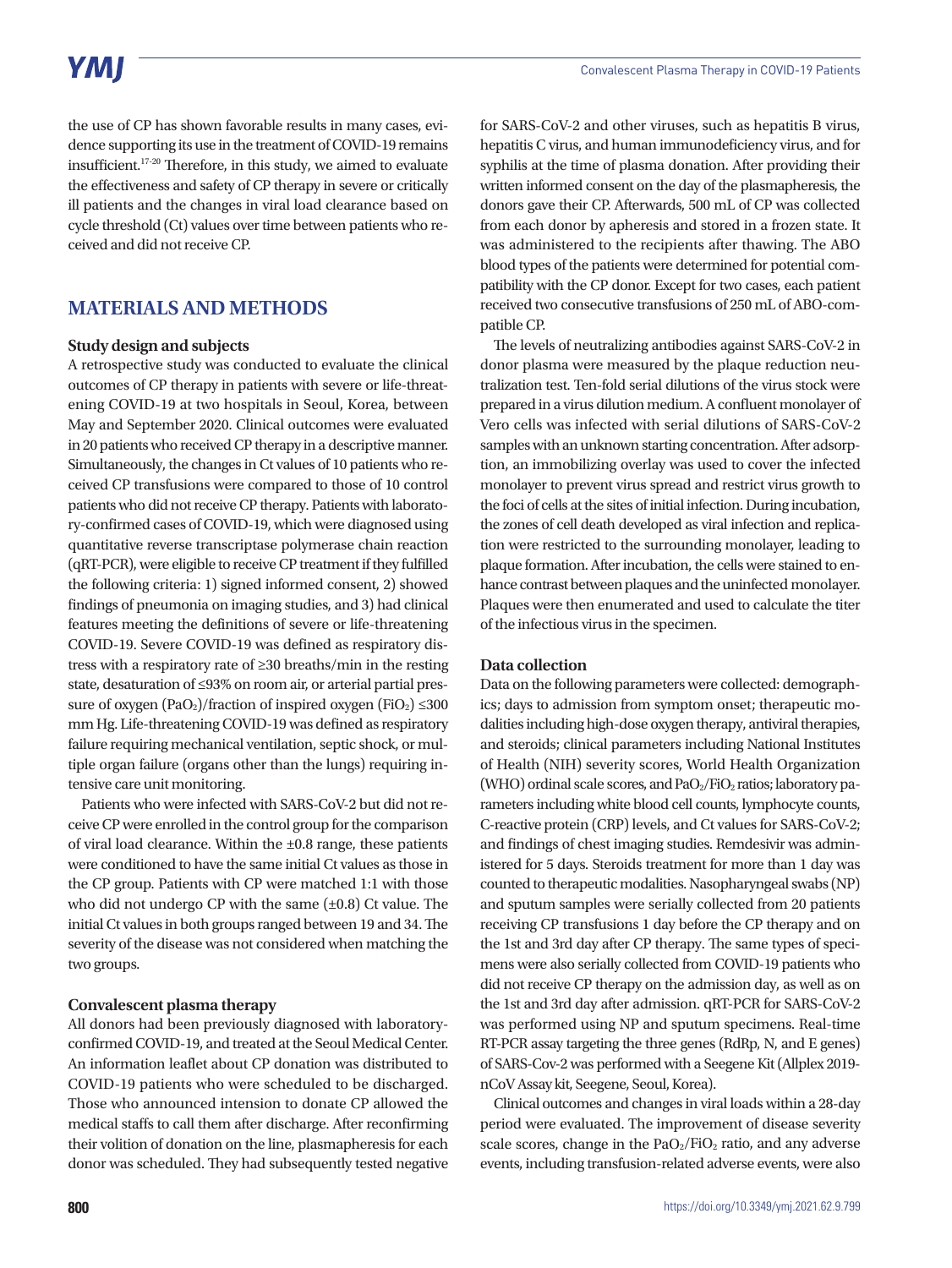evaluated.

The WHO ordinal scale scores were classified as follows: 8 points, death; 7 points, hospitalization plus extracorporeal membrane oxygenation or invasive mechanical ventilation; 6 points, hospitalization and the requirement of high-flow nasal cannulas (HFNC) or non-invasive ventilation; 5 points, hospitalization with any supplemental oxygen therapy; 4 points, hospitalization with ongoing medical care but without oxygen therapy; 3 points, hospitalization without oxygen therapy and ongoing medical care, 2 points; ambulation with limited activity or with home oxygen support; and 1 point, ambulation with unlimited activity.

Disease severity according to the NIH severity scale was classified as follows:

1) Asymptomatic or pre-symptomatic infection: individuals testing positive for SARS-CoV-2 but not showing symptoms

2) Mild illness: individuals with any of the various signs and symptoms of COVID-19 but without shortness of breath, dyspnea, or abnormal chest imaging findings

3) Moderate illness: individuals with evidence of lower respiratory disease on clinical assessment or imaging and oxygen saturation (SpO<sub>2</sub>) of ≥94% on room air at sea level

4) Severe illness: individuals with a respiratory rate of >30 breaths per minute,  $SpO<sub>2</sub>$  of <94% on room air at sea level, a PaO<sub>2</sub>/FiO<sub>2</sub> ratio of ≤300 mm Hg, or lung infiltrates of >50%

5) Critical illness: individuals with respiratory failure, septic shock, and/or multiple organ dysfunction

#### **Statistical analysis**

All variables are expressed as the mean (range) or number (percentage), unless otherwise indicated. The longitudinal data of Ct values in the matching groups were compared using a linear mixed model. Statistical significance was set at a *p* value<0.05. Statistical analysis was performed using the Statistical Package for Social Sciences software (version 25.0; IBM Corp., Armonk, NY, USA).

#### **Ethics statement**

This study was approved by the Institutional Review Board of the Yonsei University Health System Clinical Trial Center (4- 2020-0263). Informed consent forms were signed by the participants who were willing to receive CP therapy and participate in the necessary research studies.

## **RESULTS**

#### **Clinical outcomes in patients receiving convalescent plasma therapy**

Table 1 shows the clinical characteristics of patients who received CP therapy. The mean age was 66.6 years, and the sex ratio (male: female) was 11:9. Of all patients, 65% were critically ill according to the NIH severity criteria. Findings of pneu-



**Table 1.** Baseline Characteristics of Patients with CP Therapy (n=20)

| <b>Characteristics</b>                      | <b>Values</b>      |
|---------------------------------------------|--------------------|
| Mean age, yr (range)                        | 66.6 (44-87)       |
| Male                                        | 11(55)             |
| Underlying diseases                         |                    |
| None                                        | 8(40)              |
| Hypertension only                           | 4(20)              |
| Cardiovascular diseases                     | 2(10)              |
| Diabetes mellitus                           | 3(15)              |
| Malignancy                                  | 1(5)               |
| Pneumonia on chest image                    | 20 (100)           |
| $O2$ supply                                 |                    |
| No oxygen                                   | 1(5)               |
| Nasal O <sub>2</sub> cannula                | 1(5)               |
| High flow nasal cannula                     | 5(25)              |
| Mechanical ventilator                       | 13 (65)            |
| Admission to CP, days                       | $5.55 (\pm 3.38)$  |
| Symptom onset to CP, days                   | 11.5 ( $\pm$ 6.98) |
| NIH severity                                |                    |
| Moderate                                    | 1(5)               |
| Severe                                      | 6(30)              |
| Critical                                    | 13 (65)            |
| Lymphopenia                                 | 16 (80)            |
| CRP, mg/dL                                  | 10.26 (±6.99)      |
| LDH, U/L                                    | 455.37 (±130.8)    |
| <b>Combined treatments</b>                  |                    |
| Remdesivir                                  | 5(25)              |
| Systemic steroid                            | 19 (95)            |
| Neutralizing antibody titers of used plasma |                    |
| Unknown                                     | 2(10)              |
| 1:80                                        | 2(10)              |
| 1:160                                       | 5(25)              |
| 1:320                                       | 4(20)              |
| 1:1280                                      | 4(20)              |
| 1:2560                                      | 2(10)              |
| 1:10240                                     | 1(5)               |

CP, convalescent plasma; NHI, National Institute of Health; CRP, C-reactive protein; LDH, lactate dehydrogenase; SD, standard deviation. Values are expressed as the n  $(\%)$  or mean  $(\pm SD)$ .

monia were observed on the initial chest imaging studies of all 20 patients. All patients had a PaO $_2$ /FiO<sub>2</sub> ratio ≤300 mm Hg. Eighteen patients (90%) required supplemental high-dose oxygen via mechanical ventilators or HFNC. Nineteen patients (95%) received systemic steroids therapy. Five patients initially received combination therapy with steroids and remdesivir.

The average duration from admission to convalescent therapy was 5.55 days, and that from symptom onset to CP was 11.5 days. In the initial laboratory assessment, lymphopenia was noted in 15 patients. The mean levels of CRP and lactate dehydrogenase (LDH) were 10.39±7.11 and 455.36±125.88, respectively. The neutralizing antibody titers of the administered CP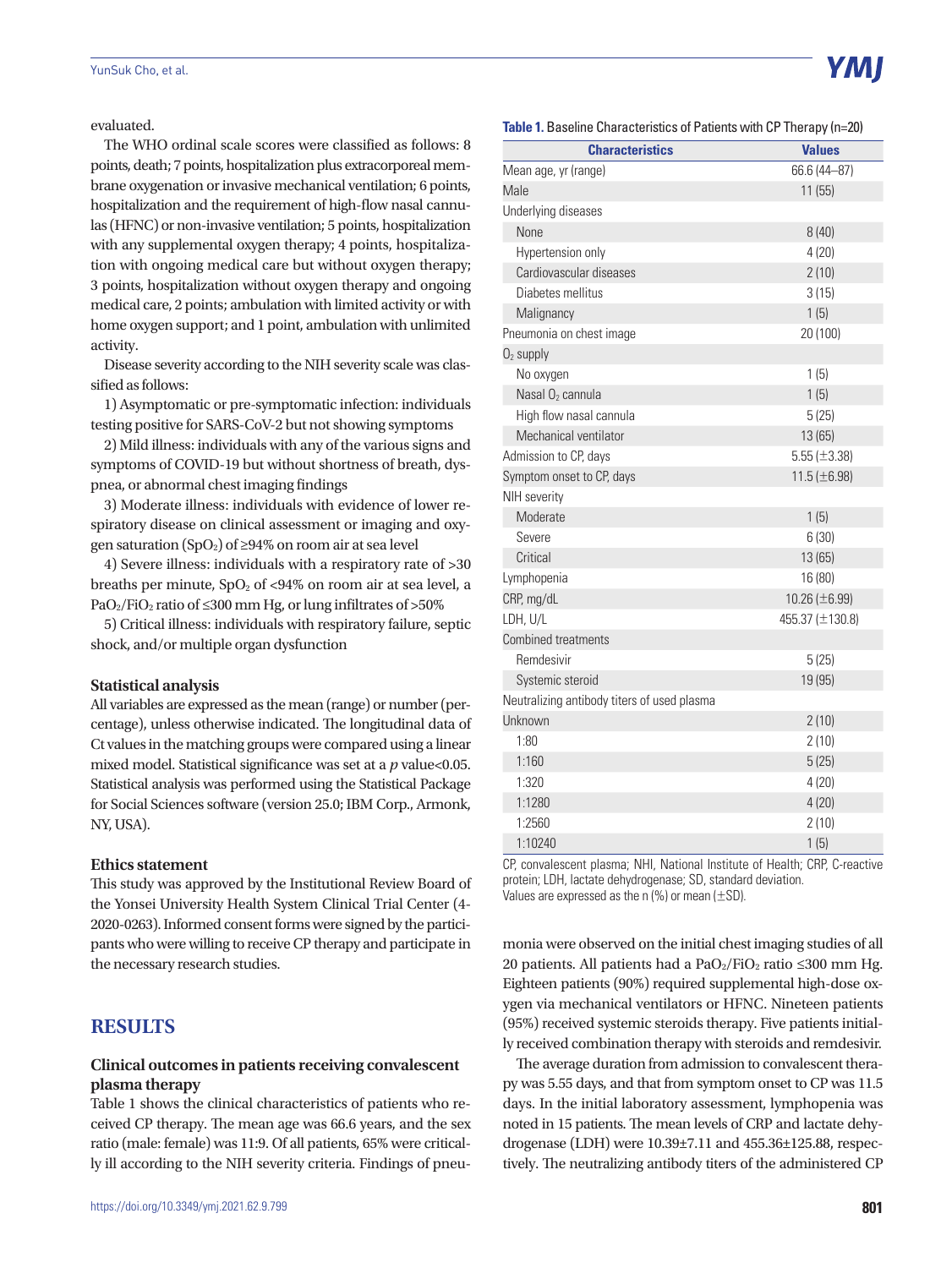| <b>Table 2.</b> Treatment Outcomes of Patients with Convalescent Plasma |  |  |  |
|-------------------------------------------------------------------------|--|--|--|
| Therapy $(n=20)$                                                        |  |  |  |

| <b>Outcomes</b>                          | <b>Number of patients (%)</b> |
|------------------------------------------|-------------------------------|
| Mortality                                |                               |
| 7-day mortality                          | 1(5)                          |
| 14-day mortality                         | 2(10)                         |
| 28-day mortality                         | 4(20)                         |
| Overall mortality                        | 5(25)                         |
| Improvement in severity within 7 days    |                               |
| WHO ordinal scale                        | 8(40)                         |
| <b>NIH</b> severity                      | 5(25)                         |
| Improvement in severity within 14 days   |                               |
| WHO ordinal scale                        | 10(50)                        |
| <b>NIH</b> severity                      | 10(50)                        |
| Improvement of P/F ratio among survivors | 15 (100)                      |
| Transfusion-related adverse events       | 0(0)                          |
|                                          |                               |

WHO, World Health Organization; NIH, National Institute of Health.

were between 1:80 and 1:10240. Eighty percent of the donated CP samples had a neutralizing antibody titer of ≥1:160. More significant Ct value change was not associated with a higher neutralizing antibody titer. Overall, there was no prognostic difference according to the neutralizing antibody titers.

The  $PaO<sub>2</sub>/FiO<sub>2</sub>$  ratio was improved among all survivors in 14 days (mean PaO<sub>2</sub>/FiO<sub>2</sub> ratio on day 1: mean PaO<sub>2</sub>/FiO<sub>2</sub> ratio on day 14=189.73:232.34) (Table 2).

The WHO ordinal scale score and NIH severity score were improved in half of the patients within 14 days of CP transfusion. Five patients (25%) showed a reduction of 2 points within 14 days. The overall mortality rate among patients who received CP therapy was 25%. One patient (5%) died within 7 days of plasma transfusion (on day 4 post-transfusion). The other four deaths occurred on days 11, 15, 28, and 60 after transfusion. All patients died due to COVID-19-related complications.

Among the 20 CP recipients, two patients received ABOmismatched transfusions. One recipient with ABO type O received CP from a donor with blood type B, and the other recipient with ABO type AB had CP from a donor with blood type A. No suspected transfusion-related adverse events were reported.

#### **Comparison of viral load clearance between patients who did and did not receive convalescent plasma**

Table 3 shows the baseline characteristics of the 10 patients who received CP therapy and were matched with 10 controls based on similar initial Ct values. The most patients in both groups were in their 60s. All 10 patients who received CP were severely ill. In contrast, none of the 10 patients in the control group were severely ill. Four patients in the control group required oxygen support via nasal cannula and were treated with remdesivir for 5 days, but none of them received steroids. Patients who received CP required high-dose oxygen therapy. Sixty percent of the patients in the control group were treated without oxygen supplementation. All 20 patients initially had

| <b>Table 3.</b> Baseline Characteristics of Patients with and without CP Who |  |  |  |
|------------------------------------------------------------------------------|--|--|--|
| <b>Had Similar Initial Ct Values</b>                                         |  |  |  |

| <b>Characteristics</b>       |                    | With $CP$ (n=10) Without $CP$ (n=10) |
|------------------------------|--------------------|--------------------------------------|
| Mean age, yr (range)         | 65.3 (44-83)       | $62.8(31 - 81)$                      |
| Male                         | 7(70)              | 5(50)                                |
| Underlying diseases          |                    |                                      |
| None                         | 3(30)              | 5(50)                                |
| Hypertension only            | 1(10)              | 0(0)                                 |
| Cardiovascular diseases      | 1(10)              | 1(10)                                |
| Diabetes mellitus            | 2(20)              | 2(20)                                |
| Malignancy                   | 1(10)              | 0(0)                                 |
| Pneumonia on chest image     | 10 (100)           | 6(60)                                |
| $O2$ supply                  |                    |                                      |
| No oxygen                    | 0(0)               | 6(60)                                |
| Nasal O <sub>2</sub> cannula | 0(0)               | 4(40)                                |
| High flow nasal cannula      | 4(40)              | 0(0)                                 |
| Mechanical ventilator        | 6(60)              | 0(0)                                 |
| NIH severity                 |                    |                                      |
| Moderate                     | 0(5)               | 6(60)                                |
| Severe                       | 3(30)              | 0(0)                                 |
| Critical                     | 7(70)              | 0(0)                                 |
| Remdesivir                   | 3(30)              | 4(40)                                |
| <b>Steroids</b>              | 10 (100)           | 0(0)                                 |
| Lymphopenia                  | 6(60)              | 6(60)                                |
| CRP, mg/dL                   | 10.23 ( $\pm$ 8.4) | $3.56 (\pm 4.5)$                     |
| LDH, IU/L                    | 481.44 (±119.14)   | 362.4 (±87.98)                       |

NIH, National Institute of Health; CP, convalescent plasma; Ct, cycle threshold value; CRP, C-reactive protein; LDH, lactate dehydrogenase; SD, standard deviation.

Values are expressed as the n  $(\%)$  or mean  $(\pm SD)$ .

lymphopenia. The average CRP and LDH values were higher in the CP group than in the control group (Table 3).

The initial Ct values of the E gene from nasopharyngeal specimens of patients who received CP ranged from 20.09 to 35. At 24 h after CP therapy, Ct values of the E gene increased to range between 26.19 and 45. On comparing the Ct values of 10 patients at 24 h and 72 h after CP therapy with 10 control patients who did not receive CP therapy, the viral load clearance was higher in patients who received CP (*p*=0.002). The comparison of Ct values of the E gene of two groups are shown in Fig. 1. In many study participants, Ct values were not measured consistently on the 5th, 7th, 14th, and 28th day. For this reason, the Ct values were indicated until the 3rd day in Fig. 1.

The average initial Ct values of all 20 patients with CP was 27.2. The mean Ct values were increasing day after day, eventually exceeding 35 on the 7th day after CP, and indicated low infectivity. The average initial Ct value of 10 patients who did not belong to the comparison group of Ct values was 26.14. The average initial Ct value of other 10 patients in the comparison group was 28.26. On the 1st day, the average Ct values among these patients were 33.4 and 31.2, respectively. Of the total five cases of mortality, four cases occurred in the selected group.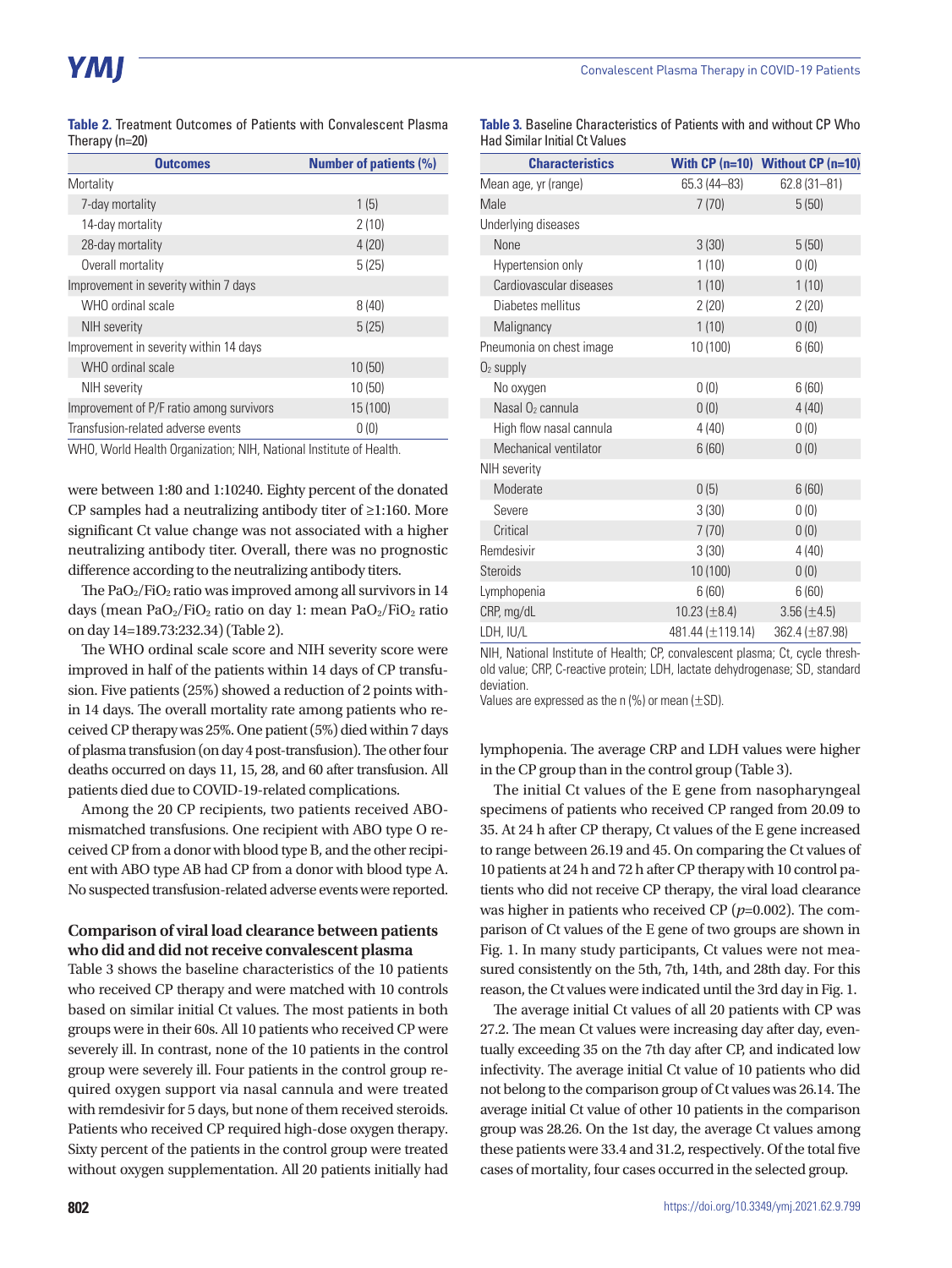

**Fig. 1.** Comparison of viral loads clearance (E-gene) between patients with and without convalescent plasma (CP) ( $p=0.002$ ). *p* value<0.05 was considered to indicated statistical significance.

### **DISCUSSION**

Numerous studies have analyzed the effectiveness of CP therapy for COVID-19. Some patients showed improved clinical outcomes. Increased oxygen saturation, recovery from lymphopenia, and reduced inflammation were reported after CP treatment in small studies.21-23 In a case series of five critically ill patients, Shen, et al.<sup>19</sup> showed decreased viral loads and improved clinical conditions within days of plasma infusion. In several studies, a rapid reduction in viral load was reported.<sup>24,25</sup> In this study, the SARS-CoV-2 load in the respiratory tract decreased at a higher rate in patients who received CP in a subgroup analysis involving a comparison with 10 patients who did not receive CP therapy. Viral loads were significantly lower at 24 h and 72 h after CP therapy. As assessed by the Ct values, the viral load declined within days of CP treatment, and the clinical condition of these patients improved. This provides evidence supporting CP transfusion as a valuable intervention in severe or critically ill COVID-19 patients.

However, many studies have demonstrated no differences in mortality or disease severity between the treatment and control groups. In the ConCOVID study, an open-label randomized clinical trial of CP therapy versus the standard of care for hospitalized COVID-19 patients, which was conducted in 14 hospitals in the Netherlands, no differences in mortality or disease severity were observed between the groups on day 15.26 In the PLACID Trial, an open-label randomized clinical trial with 464

participants, no superiority of CP therapy over the standard care was observed in terms of disease progression and 28-day mortality.27 In another randomized trial with 334 patients who were assigned in a 2:1 ratio to receive CP or a placebo, no meaningful distinctions were found in the clinical status or overall mortality between the two groups.28 Similar to these studies, no significant difference in outcomes with CP therapy were observed in the latest large-scale studies.<sup>29,30</sup> The efficacy of CP therapy for COVID-19 remains controversial. Further research and experience regarding CP therapy are required to confirm its effectiveness.

In several studies, the conditions and settings in which CP was more effective in COVID-19 patients were investigated. First, the timing of transfusion after symptom onset was evaluated to optimize the effectiveness of CP therapy in multiple studies. Some studies have reported that better outcomes were associated with early transfusion therapy after the onset of symptoms.<sup>31-33</sup> Joyner, et al.<sup>34</sup> showed a significant reduction in mortality after the transfusion of CP with high antibody levels within 3 days of COVID-19 diagnosis. In addition, Joyner, et al.<sup>35</sup> reported in a different study that the risk of death within 30 days was lower in patients who did not receive mechanical ventilation but were treated with CP containing higher anti-SARS-CoV-2 antibody levels. One retrospective case-control study suggested a trend toward the benefit of CP therapy among patients who were not intubated.15 In a randomized controlled trial with elderly patients, it was reported that CP therapy in older patients reduced the risk of progression to severe respiratory disease when CP with high titers of antibodies was administered within 72 h of symptom onset.<sup>36</sup> Overall, treatment using CP with high titers of antibodies was beneficial against SARS-CoV-2 infection among patients with a shorter duration of symptoms and those who were not intubated. Unfortunately, this study failed to show the correlation between better prognosis and higher neutralizing antibody titer of donors. The number of recipients was not large enough to evaluate the positive relationship between outcomes, and higher antibody levels in CP and early CP administration. A randomized trial with a larger number of recipients at multiple centers is needed to draw definitive conclusions about the efficacy of CP for the treatment of COVID-19.

The safety of CP treatment in severe COVID-19 patients has been a major concern in various studies. Serious transfusionrelated adverse events, such as allergic transfusion reactions, hemolytic transfusion reactions, transfusion-related acute lung injury, and transfusion-associated circulatory overload, can occur during CP therapy. In most studies, severe adverse events were uncommon.<sup>15,20,21,37-39</sup> In this study, there was no evidence of serious adverse events or complications related to CP therapy, although ABO-mismatched transfusion occurred in two cases. This suggests that CP therapy is a safe method for treating COVID-19.

The antiviral remdesivir is known to help improve early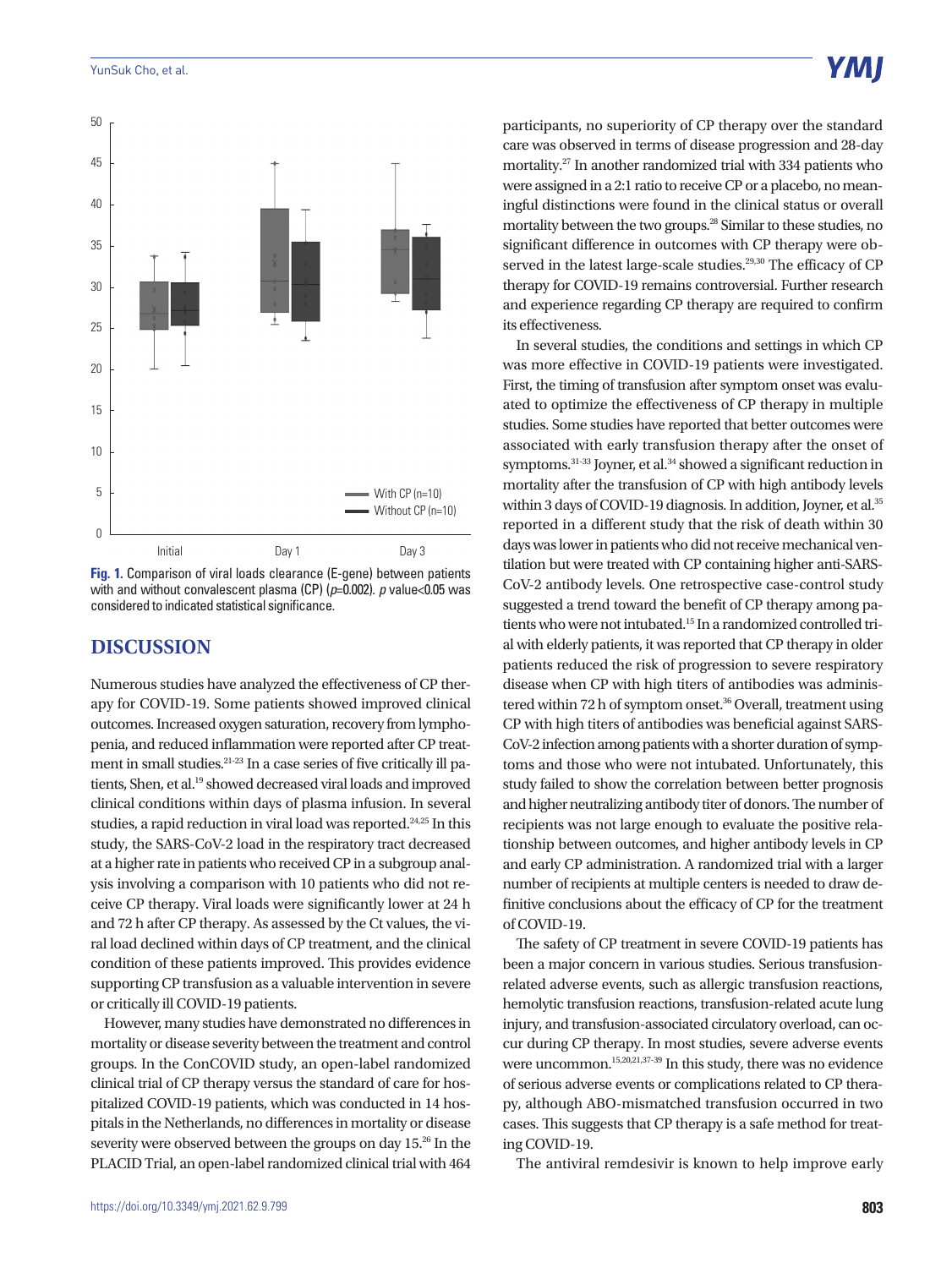# **YMI**

symptoms of COVID-19, and steroids are known to lower mortality in severely ill patients with COVID-19. In this study, remdesivir treatment was performed in almost the same number of patients in both groups. However, all 10 patients in CP group were treated with steroids, but none of the patients in the control group received steroids. The possibility could be considered that steroids may have contributed to lowering the viral loads. Spagnuolo, et al.<sup>40</sup> showed that SARS-CoV-2 clearance was not associated with corticosteroid use in their study with 280 moderate or severe COVID-19 patients. It is still hasty to conclude that the effects of steroids on viral loads are insignificant, and additional research data regarding this topic should be accumulated.

Similar to the majority of studies on CP therapy for severely ill COVID-19 patients, this study had a number of critical limitations. First, this was a small study involving two healthcare centers with a non-randomized design. Therefore, it is unclear whether the clinical improvement observed in the 20 patients who received CP would have occurred without this treatment. Second, since nearly all of the patients were also treated with other medications, such as steroids or remdesivir, the extent to which the combined drug therapies affected the outcomes remains unclear. Third, the size of the donor pool was small. A larger donor pool would provide opportunities for severely ill patients to receive high-titer CP earlier in the disease course. Furthermore, the number of study participants were too small to indicate the correlation between clinical outcomes and higher antibody levels in CP and early CP administration among patients with or without ventilation care. Finally, matching with the control group was only based on similar initial Ct values. As other factors were not considered for matching, selection bias cannot be excluded. An important potential confounder in this analysis was the difference in disease severity between the two groups. This study was not objective enough to compare the changes in Ct values between the two groups. Considering these limitations, additional studies are needed to confirm the beneficial findings and draw more definitive conclusions about the efficacy of CP transfusion for the treatment of COVID-19.

In conclusion, CP therapy might be a safe and potentially effective therapeutic option for improving the outcomes of severely ill COVID-19 patients.

# **AUTHOR CONTRIBUTIONS**

Conceptualization: JunYong Choi. Data curation: YunSuk Cho and JunYong Choi. Formal analysis: YunSuk Cho and JunYong Choi. Investigation: YunSuk Cho, YuJin Sohn, JongHoon Hyun, YaeJee Baek, MooHyun Kim, JungHo Kim, JinYoung Ahn, SuJin Jeong, NamSu Ku, Joon-Sup Yeom, MiYoung Ahn, DongHyun Oh, and JunYong Choi. Methodology: YunSuk Cho and JunYong Choi. Project administration: JunYong Choi. Resources: YunSuk Cho, MiYoung Ahn, Dong-Hyun Oh, JaePhil Choi, SinYoung Kim, and KyoungHwa Lee. Software: YunSuk Cho. Supervision: YuJin Sohn, JongHoon Hyun, YaeJee

Baek, MooHyun Kim, JungHo Kim, JinYoung Ahn, SuJin Jeong, Nam-Su Ku, Joon-Sup Yeom, MiYoung Ahn, DongHyun Oh, JaePhil Choi, SinYoung Kim, KyoungHwa Lee, YongGoo Song, and JunYong Choi. Validation: YunSuk Cho and SinYoung Kim. Visualization: YunSuk Cho. Writing—original draft: YunSuk Cho. Writing—review & editing: YunSuk Cho, YuJin Sohn, and JunYong Choi. Approval of final manuscript: all authors.

# **ORCID iDs**

YunSuk Cho https://orcid.org/0000-0002-6089-876X YuJin Sohn https://orcid.org/0000-0001-7018-8641 JongHoon Hyun https://orcid.org/0000-0002-9621-0250 YaeJee Baek https://orcid.org/0000-0003-0994-4940 MooHyun Kim https://orcid.org/0000-0003-3634-0296 JungHo Kim https://orcid.org/0000-0002-5033-3482 JinYoung Ahn https://orcid.org/0000-0002-3740-2826 SuJin Jeong https://orcid.org/0000-0003-4025-4542 NamSu Ku https://orcid.org/0000-0002-9717-4327 Joon-Sup Yeom https://orcid.org/0000-0001-8940-7170 MiYoung Ahn https://orcid.org/0000-0002-7312-8502 DongHyun Oh https://orcid.org/0000-0002-9990-6042 JaePhil Choi https://orcid.org/0000-0003-4805-7930 SinYoung Kim https://orcid.org/0000-0002-2609-8945 KyoungHwa Lee https://orcid.org/0000-0003-0033-1398 YoungGoo Song https://orcid.org/0000-0002-0733-4156 JunYong Choi https://orcid.org/0000-0002-2775-3315

## **REFERENCES**

- 1. Beigel JH, Tomashek KM, Dodd LE, Mehta AK, Zingman BS, Kalil AC, et al. Remdesivir for the treatment of COVID-19-final report. N Engl J Med 2020;383:1813-26.
- 2. Horby P, Lim WS, Emberson JR, Mafham M, Bell JL, Linsell L, et al. Dexamethasone in hospitalized patients with COVID-19. N Engl J Med 2021;384:693-704.
- 3. Pan H, Peto R, Henao-Restrepo AM, Preziosi MP, Sathiyamoorthy V, Abdool Karim Q, et al. Repurposed antiviral drugs for COVID-19 interim WHO solidarity trial results. N Engl J Med 2021;384:497- 511.
- 4. Sanders JM, Monogue ML, Jodlowski TZ, Cutrell JB. Pharmacologic treatments for coronavirus disease 2019 (COVID-19): a review. JAMA 2020;323:1824-36.
- 5. Siddiqi HK, Mehra MR. COVID-19 illness in native and immunosuppressed states: a clinical-therapeutic staging proposal. J Heart Lung Transplant 2020;39:405-7.
- 6. Vincent MJ, Bergeron E, Benjannet S, Erickson BR, Rollin PE, Ksiazek TG, et al. Chloroquine is a potent inhibitor of SARS coronavirus infection and spread. Virol J 2005;2:69.
- 7. Furtado RHM, Berwanger O, Fonseca HA, Corrêa TD, Ferraz LR, Lapa MG, et al. Azithromycin in addition to standard of care versus standard of care alone in the treatment of patients admitted to the hospital with severe COVID-19 in Brazil (COALITION II): a randomised clinical trial. Lancet 2020;396:959-67.
- 8. Omura S, Crump A. Ivermectin: panacea for resource-poor communities? Trends Parasitol 2014;30:445-55.
- 9. Jiang S, Hillyer C, Du L. Neutralizing antibodies against SARS-CoV-2 and other human coronaviruses. Trends Immunol 2020;41: 355-9.
- 10. Shetty AK. Mesenchymal stem cell infusion shows promise for combating coronavirus (COVID-19)-induced pneumonia. Aging Dis 2020;11:462-4.